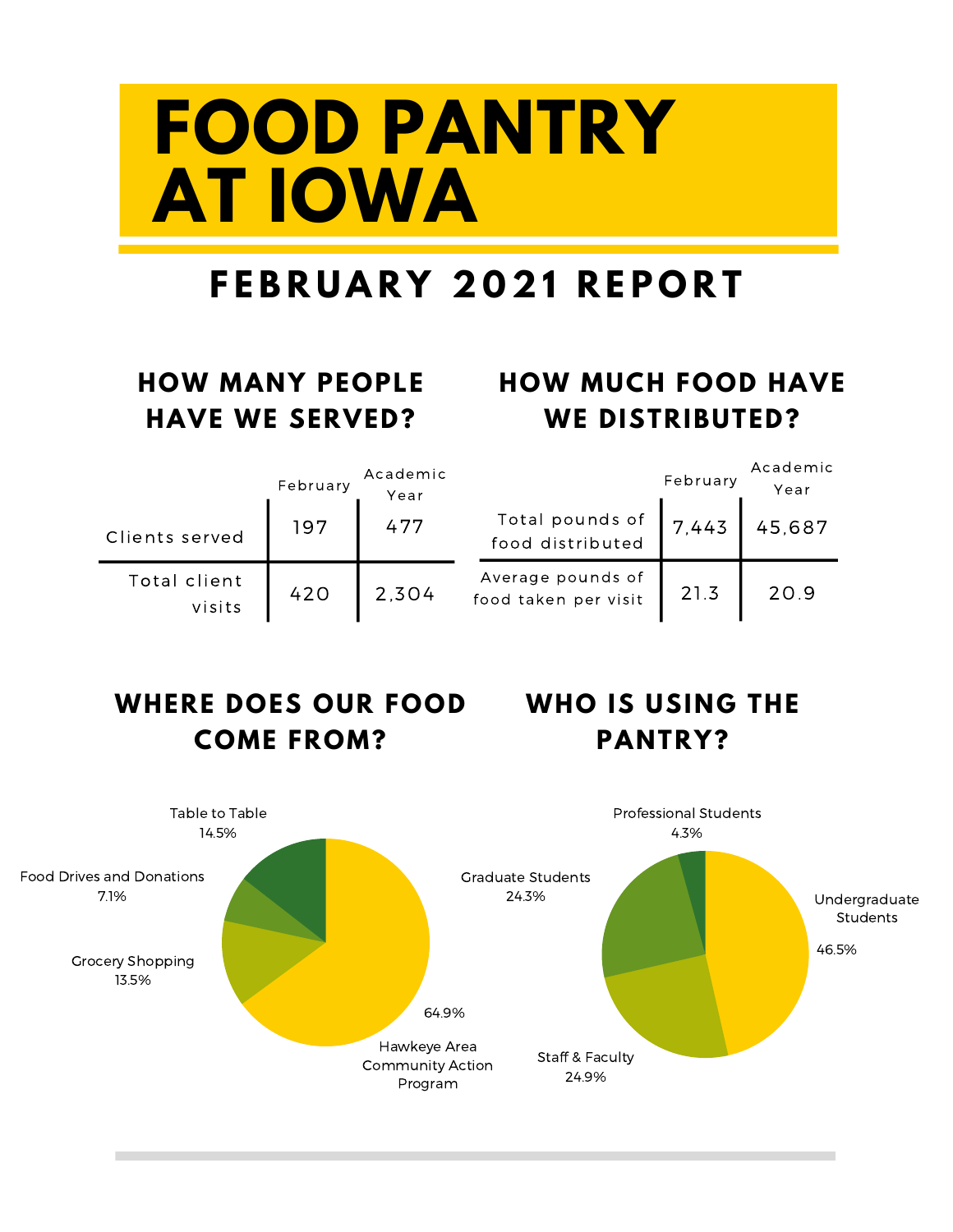### **COMPARISON TO SPRING 2020**

#### **POUNDS OF FOOD DISTRIBUTED**

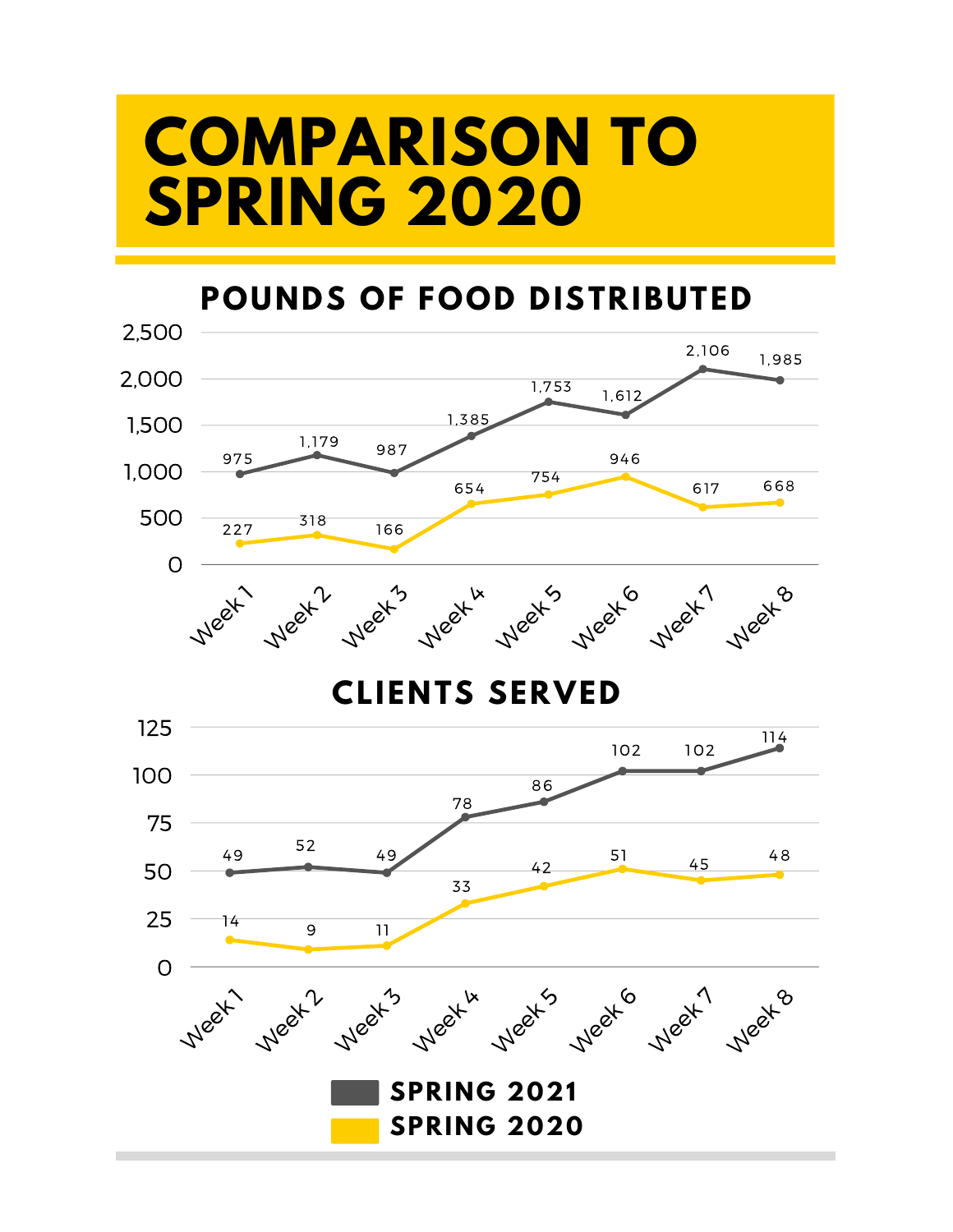# **ALIGNMENT WITH STRATEGIC PLAN**

#### **STUDENT ENGAGEMENT**

Student projects this month include:

- Partnering with Hawkeye Service Breaks' Food Insecurity team, who collected 745 pounds of food in one weekend
- Creating and submitting for IRB review a client feedback survey to identify how we can better serve our community
- Creating partnerships with community members and organizations to find new, creative ways to improve the pantry's stock and appearance
- Collaborating with multicultural student organizations to spread awareness about the organizations and host food drives
- Spreading awareness through social media and mass emails about changes in SNAP eligibility requirements that will make more students eligible for assistance

### **COMMUNITY AND BELONGING**

The Food Pantry at Iowa has served **470 students** this academic year, as opposed to **212 students** at this time last academic year.

The Food Pantry at Iowa team has begun to explore ways in which we can implement **Iowa GROW®** conversations into our work in order to provide more high-impact practices for student leaders. These conversations will focus on discovering which skills and knowledge students are learning through their pantry work that can be applied to their academics, as well as how the pantry team can better provide opportunities to improve these skills.